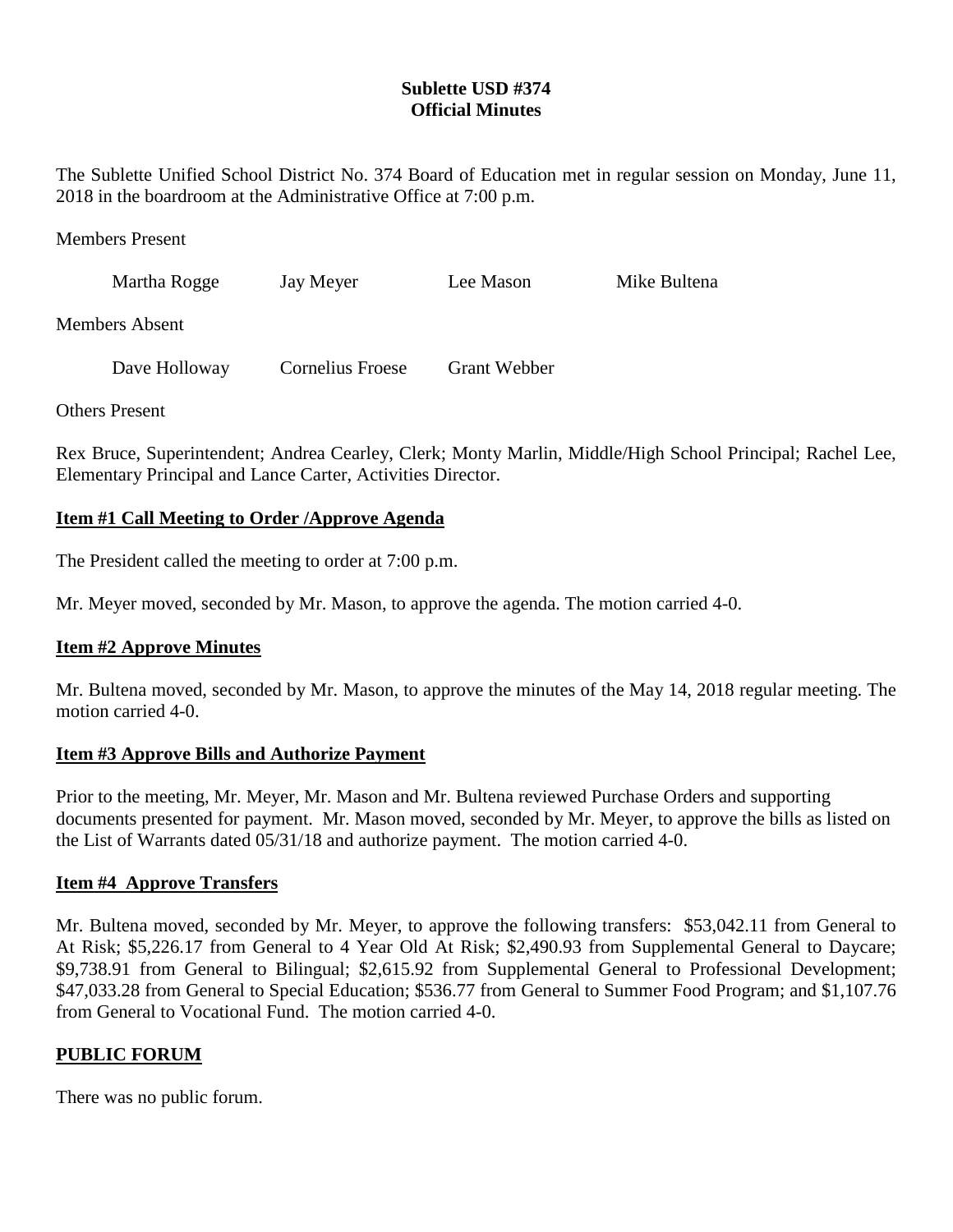Board Minutes Page 2 June 11, 2018

### **Reports**

Curriculum

No report.

**Principals** 

Mr. Marlin gave a report on Mike Lower. He passed out the 2017-2018 Middle School/High School Student and Faculty Handbooks with revisions for the 2018-2019 school year. He reported that he and Mrs. Holloway are working on the new middle school/high school class schedules.

Mrs. Lee reported that she is working on the revisions for the 2018-2019 elementary student and faculty handbooks. Summer school started May 29<sup>th</sup>, and they are averaging 60 to 65 students per day. Summer school is a joint venture this year with the Migrant grant they received and the BEST2 After School employees working together to provide students with art, music, academics, social interaction and structure to their summer.

#### Activities Director

Mr. Carter reported that summer weights started last week. He is still working on filling a couple of coaching positions for next school year.

#### SWPRSC/HPEC

Mrs. Rogge reported on the SWPRSC Board meeting. Mr. Bultena was unable to attend the HPEC meeting.

#### Superintendent

Mr. Bruce reported that we will be putting a for-sale ad in the paper for our old 2007 Suburban. He discussed the need to resurface the track which will give us another 4-5 years of use. After that, we will need a total new surface put down so we will need to be putting back some funds for that project. Our control boxes also need to be replaced which will be another high cost. Mr. Bruce requested a change of date for our July 2018 Board of Education meeting.

Mr. Mason moved, seconded by Mr. Bultena, to move our July 2018 Board of Education meeting from July 9<sup>th</sup> to July  $5<sup>th</sup>$  at 7:00 p.m. The motion carried 4-0.

#### **Item #5 Consider Track Resurfacing Bid**

Mr. Mason moved, seconded by Mr. Meyer, to approve the track resurfacing bid from United Sport Systems for \$29,968. The motion carried 4-0.

#### **Item #6 Non-Elected Personnel Executive Session**

Mrs. Rogge moved, seconded by Mr. Meyer, to go into executive session to discuss candidates for employment, pursuant to the non-elected personnel exemption under KOMA, to include Mr. Bruce, Mrs. Lee, Mr. Marlin and